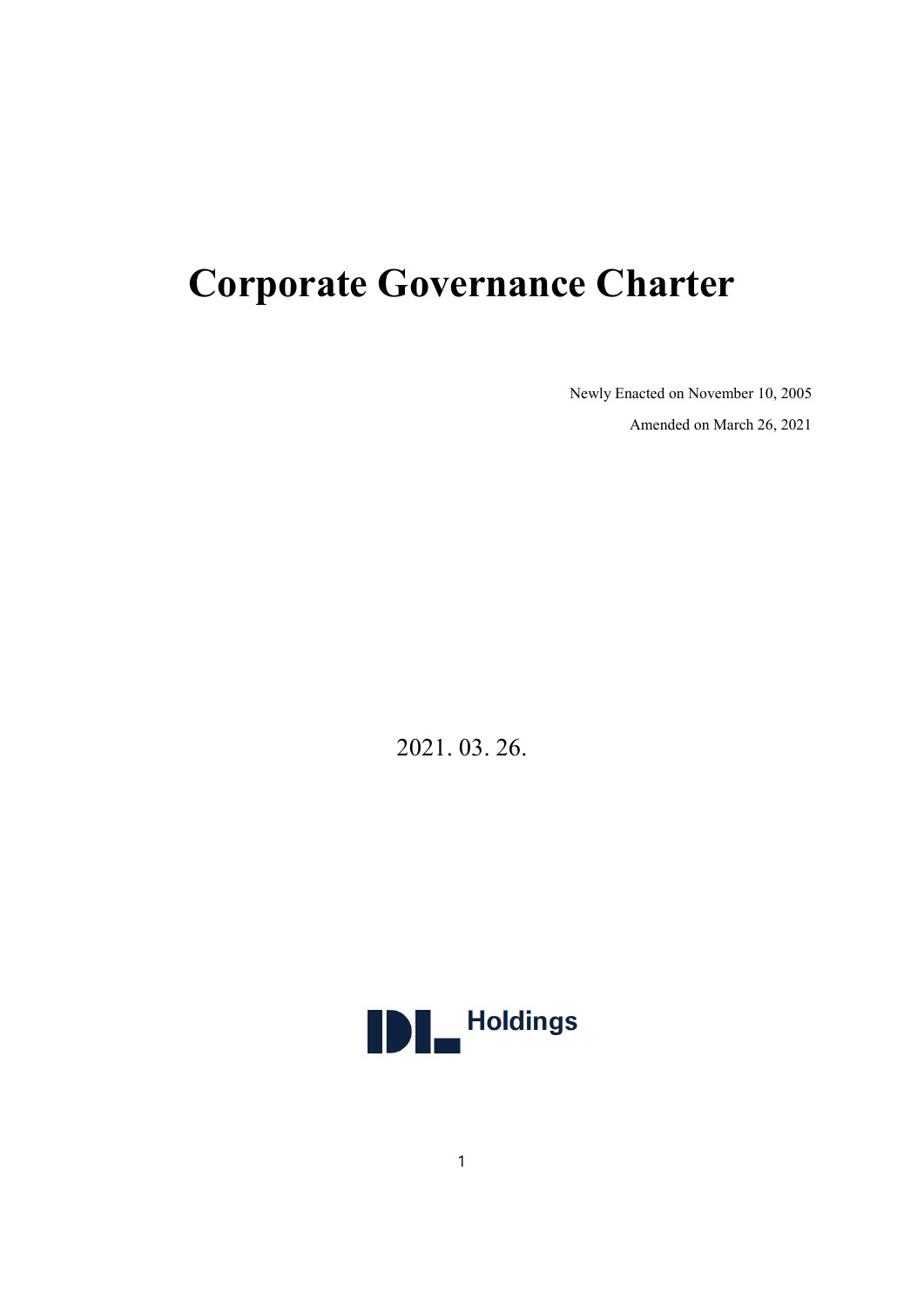## **CONTENTS**

#### **PREAMBLE**

#### **CHAPTER I. SHAREHOLDERS**

**Article 1 Rights of Shareholders Article 2 Fair Treatment of Shareholders Article 3 Responsibilities of Shareholders**

#### **CHAPTER 2. BOARD OF DIRECTORS**

**Article 4. Functions of the Board of Directors Article 5 Composition of the Board of Directors and Election of Directors Article 6 Outside Directors Article 7 Operation of the Board of Directors Article 8 Committees within the Board of Directors Article 9 Duties of Directors Article 10 Responsibilities of Directors**

#### **CHAPTER 3. AUDIT INSTITUTIONS**

**Article 11 Internal Audit institutions Article 12 External Auditor**

## **CHAPTER 4 STAKEHOLDERS**

**Article 13 Stakeholders**

## **CHAPTER 5. MANAGEMENT MONITORING BY THE MARKET Article 14 Disclosure Article 15 Market of Management Rights**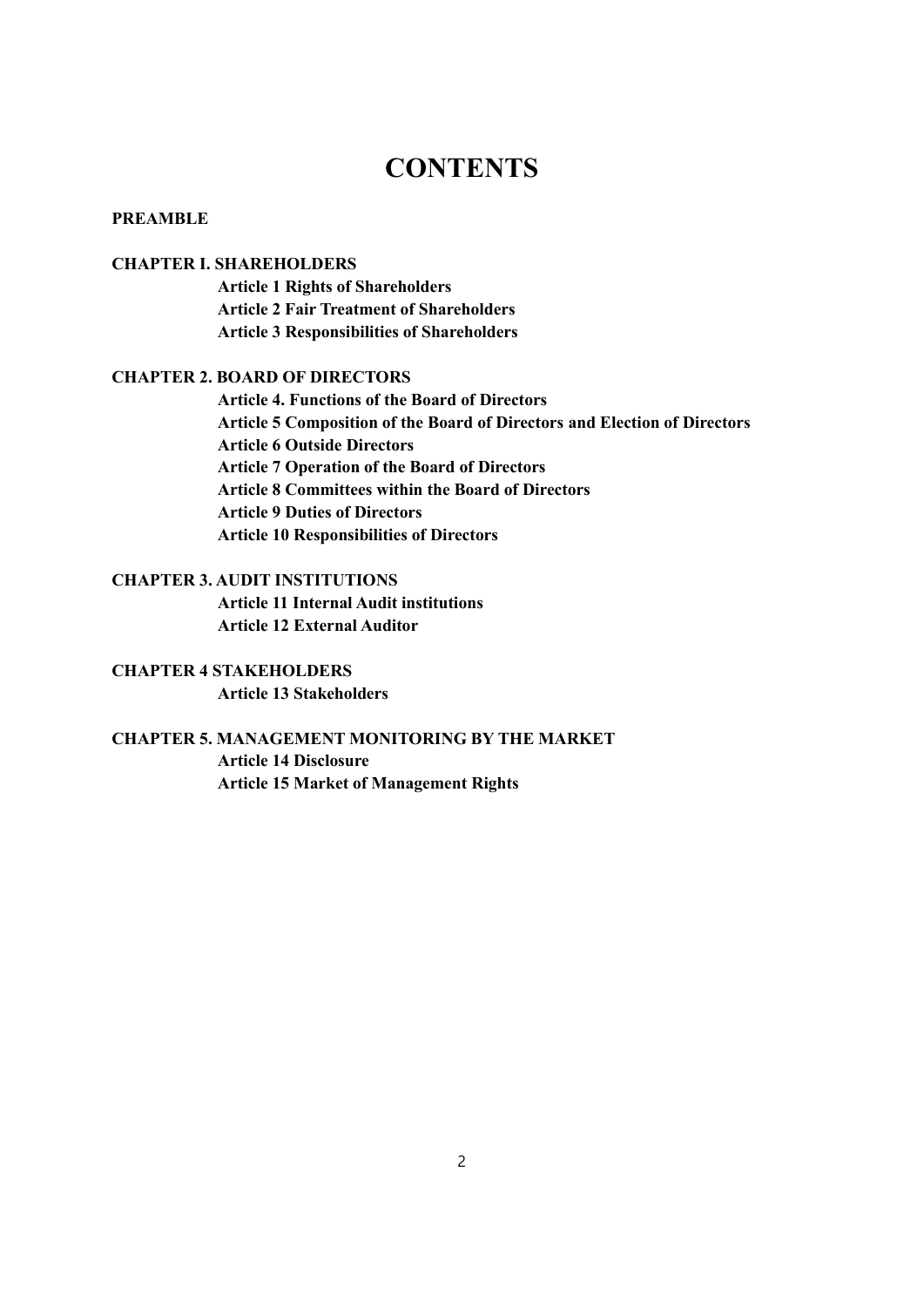## **CORPORATE GOVERNANCE CHARTER**

## **PREAMBLE**

DL is a global developer which creates a better future and aims to increase the value of life by creating a sustainable future for everyone and the foundation of the world

The company's corporate governance charter is enacted with the firm belief that building sound corporate governance is the way to secure trust from all stakeholders and enhance corporate transparency and efficiency to maximize corporate value.

## **CHAPTER I**

## **SHAREHOLDERS**

#### **Article 1. Rights of Shareholders**

- (1) As owners of the Company, shareholders shall have the rights including the Right to take part in profit sharing, Right to attend and vote at the general meeting of shareholders, and Right to be informed regularly and in a timely manner, which is guaranteed by relevant laws such as Commercial Act.
	- (2) Any matters bringing significant changes to the existence of the Company and the shareholders' rights such as merger, amendment to the Articles of Incorporation, reduction of capital shall be determined at the general meeting of shareholders toward ensuring the shareholder' rights to the maximum extent possible.
- (3) The resolution of the general meeting of shareholders shall be made by transparent and fair procedures. The shareholders shall be provided with sufficient information, sufficiently in advance, on the date, time, place and the agenda to be dealt with at the meeting of shareholders, and the date, time and place of the general meeting of shareholders shall be determined to ensure that as many shareholders as possible attend the meeting.
- (4) The shareholders may propose the Board of Directors the agenda for the general meeting of shareholders, and may question or request explanation on the agenda at the general meeting of shareholders. The company shall ensure that shareholders' opinions are fully reflected at the general meeting of shareholders.
- (5) The resolution of the general meeting of shareholders shall be adopted in a transparent and fair manner, and shareholders shall be able to exercise their voting rights as easily as possible, either directly or indirectly.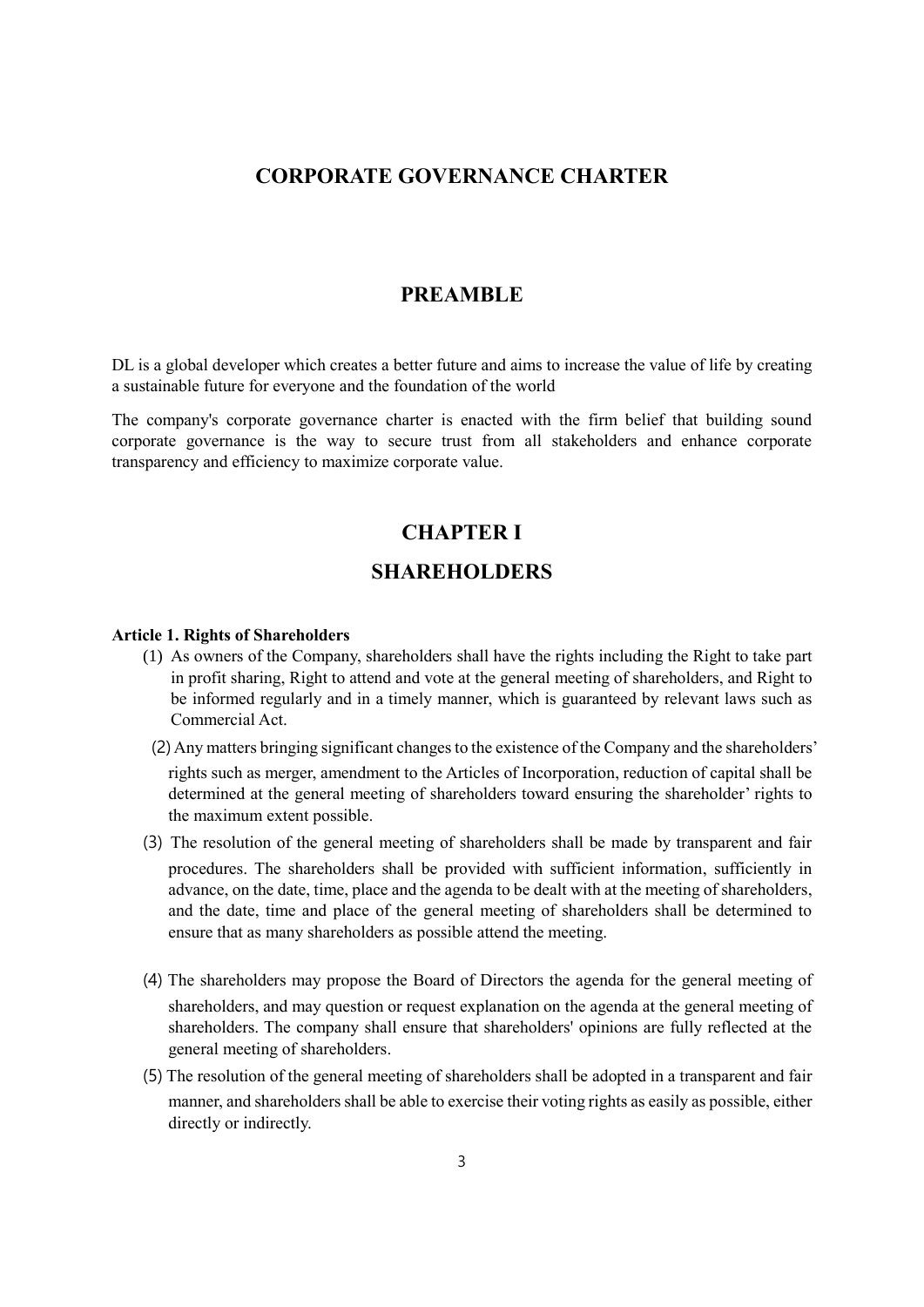#### **Article 2. Fair Treatment of Shareholders**

- (1) Each shareholder shall have one vote for each share he/she owns, and the fundamental rights of the shareholders shall not be violated. However, restrictions on voting rights for certain shareholders should be imposed on strictly in accordance with the relevant laws and regulations.
- (2) The shareholders shall be able to receive the necessary information from the Company in a timely and fair manner in accordance with the relevant laws and regulations, and the Company shall provide such information to all shareholders in a fair manner, even with respect to information that is not required to be disclosed.
- (3) The company shall protect shareholders from any unfair internal transaction or selftransactions, and shall have implemented the relevant internal control system.

#### **Article 3. Responsibilities of Shareholders**

- 1) Each shareholder will endeavor to exercise his/her voting rights proactively for the development of the Company with acknowledgment of the fact that his/her exercise of voting rights can affect the management of the Company.
- 2) The controlling shareholder who exerts influence on the management of the Company shall act in the interest of the Company and all shareholders, and shall not incur damages to the Company and other shareholders.

## **CHAPTER II BOARD OF DIRECTORS**

#### **Article 4. Functions of the Board of Directors**

- (1) The Board of Directors shall have the comprehensive authority with respect to the management of the Company within the scope permitted under the relevant laws and regulations, and shall perform the functions of major management decision-making and supervision as prescribed by the statutes, the Articles of Incorporation and the regulations of the Board of Directors.
- (2) The Board of Directors may delegate power to the representative director or committees within the Board of Directors. However, the main matters prescribed in the Articles of Incorporation or the Regulations on the Board of Directors are excluded.

#### **Article 5. Composition of the Board of Directors and Election of Directors**

- (1) The size of the Board of Directors shall be adequate for effective discussion and appropriate, prompt and prudent decision-making.
- (2) The Board of Directors shall be comprised of a sufficient number of outside directors to maintain actual independence.
- (3) The Company shall maintain Outside Director Candidate Recommendation Committee for fair recommendation of candidates for the outside directors, which shall be organized to ensure fairness and independence of the appointment of directors.
- (4) The Company shall appoint competent person with expertise, so that the Board of Directors may make a substantial contribution to the management of the Company, and the term of office of the elected directors shall be respected.
- (5) The Company shall provide shareholders with sufficient information and time to make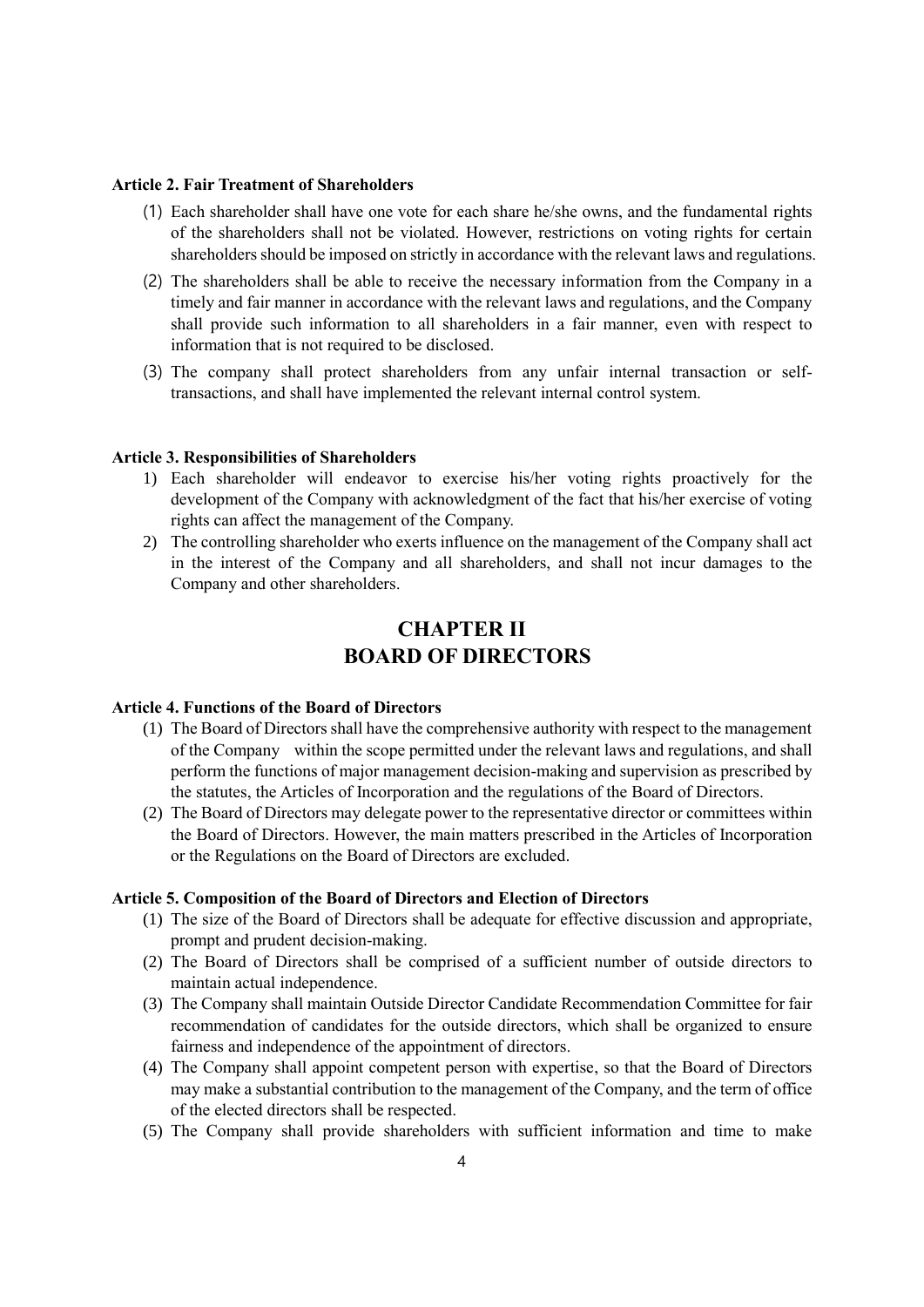judgments on the director candidates prior to exercising their voting rights.

#### **Article 6. Outside Directors**

- (1) The outside directors shall not have a material relationship with the Company and each outside director shall be a person who can independently make decisions regardless of the management and the controlling shareholder.
- (2) The Company shall timely provide information necessary for the outside directors to carry out their duties, so that they can accurately understand the management status of the Company. In particular, when a Board of Directors is held, information related to the agenda should be provided in advance for their sufficient review of the proposed agenda. In addition, the outside directors may request that information be promptly provided to perform their duties.
- (3) The outside directors shall devote sufficient time for the performance of their duties, and shall attend the meeting of the Board of Directors after reviewing the relevant materials in advance. The outside directors shall listen to shareholders' opinions, and make efforts to obtain information from various sources both inside and outside the Company.
- (4) The outside directors may receive assistance from its executive and employees or outside experts in accordance with the appropriate procedure if necessary for the performance of their duties, and the Company shall provide the expenses to a reasonable extent.

#### **Article 7. Operation of the Board of Directors**

- (1) In principle, a meeting of the Board of Directors shall be held regularly, and at least once per quarter. A special meeting of the Board of Directors shall be held whenever deemed necessary.
- (2) The Regulations on the Board of Directors which specifically stipulates the authorities, responsibilities, operation procedure, and the like of it shall be established in order for its smooth operation.
- (3) The Board of Directors shall prepare the minutes or record the contents of its every meeting, and shall keep the minutes and recordings of the Board of Directors
- (4) The Company shall disclose the details of its activities, such as the attendance rate of the individual directors at the meetings of the Board of Directors and the votes of the individual directors on each major agenda item which is subject to disclosure requirement.
- (5) The Company may, if necessary, participate in the meetings of the Board of Directors by utilizing remote communication means.

#### **Article 8. Committees within the Board of Directors**

- (1) The Board of Directors may establish a committee comprised of an appropriate number of persons who perform specific functions and roles within the Board, as prescribed by the Articles of Incorporation.
- (2) The resolution of the committee on matters delegated by the Board of Directors shall have the same force and effect as the resolution of the Board of Directors. The committee shall report the resolution to the Board of Directors, and annually submit a report on committee activities to the Board of Directors. In addition, matters concerning the organization, operation and authority of the Committee shall be prescribed in writing.
- (3) The Board of Directors may resolve again on the matters previously resolved by the Committees, except for the resolutions by the Audit Committee.

#### **Article 9. Duties of Directors**

(1) The directors shall perform their duties with fiduciary duties and duties of loyalty. The directors,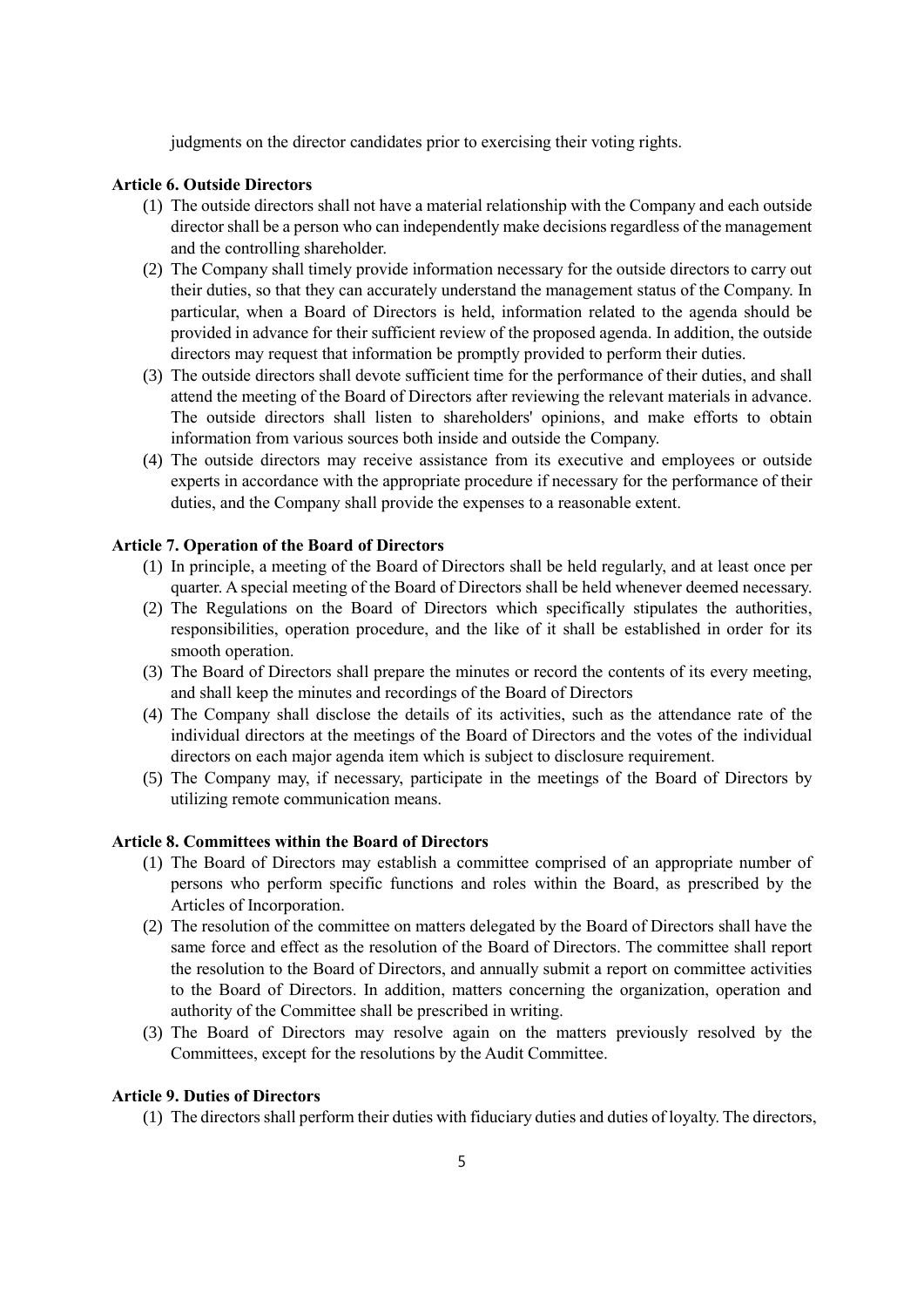as a subject of Company management, shall always pursue the best interest of the Company and its shareholders.

- (2) The directors shall not exercise their authorities for their own interests or those of any third parties, and shall always place the higher priority on the interests of the Company and the shareholders.
- (3) The directors shall not divulge or use for their own interests or those of any third party any confidential information of the Company acquired in connection with the performance of their duties.

#### **Article 10. Responsibilities of Directors**

- (1) The managerial decisions of directors shall be respected as long as they have collected a considerable amount of reasonably reliable data and information, carefully and thoroughly reviewed them, and performed their duties in the manner believed to the best interest of the Company based on prudent and reasonable judgment.
- (2) The Company shall cause the directors to fulfill their legal responsibilities, and shall purchase liability insurance for the directors at the Company's expense in order to solicit competent personnel to take the director position.
- (3) The Directors shall regularly participate in the internal and external education sessions for efficient performance of their duties. In particular, newly appointed directors should participate in the training sessions related to their duties and governance.

## **CHAPTER III AUDIT INSTITUTIONS**

#### **Article 11. Internal Audit Institutions**

- (1) In order to maintain independence, at least two-thirds of the members shall be outside directors, and in order to maintain their expertise, one member shall be a person with professional knowledge of audit affairs.
- (2) The Audit Committee shall conduct a legitimacy audit in case of significant improper performance, as well as a legality audit on the performance of directors and management.
- (3) The Board of Directors shall make a stipulation regarding objectives, organization, authorities and responsibilities and tasks of the Audit Committee.
- (4) The Audit Committee shall be held at least once every quarter. It shall have the management, financial executive, head of the internal audit department, and external auditor attend, if necessary.
- (5) The Audit Committee shall prepare the minutes of its every meeting. The minutes shall include the main discussions and resolutions as detailed and clearly as possible.
- (6) The Audit Committee may freely access any information necessary for conducting the audit, and the Company shall provide sufficient support, so that it can get advice from outside experts, if deemed necessary
- (7) The members of the Audit Committee shall be independent of the management and the controlling shareholders. Accordingly, the members of the Audit Committee shall not be entitled to receive any reward other than the remuneration as directors.

#### **Article 12. External Auditor**

(1) The external auditor shall maintain practical and legal independence from the Company, its management, the controlling shareholders, and the like.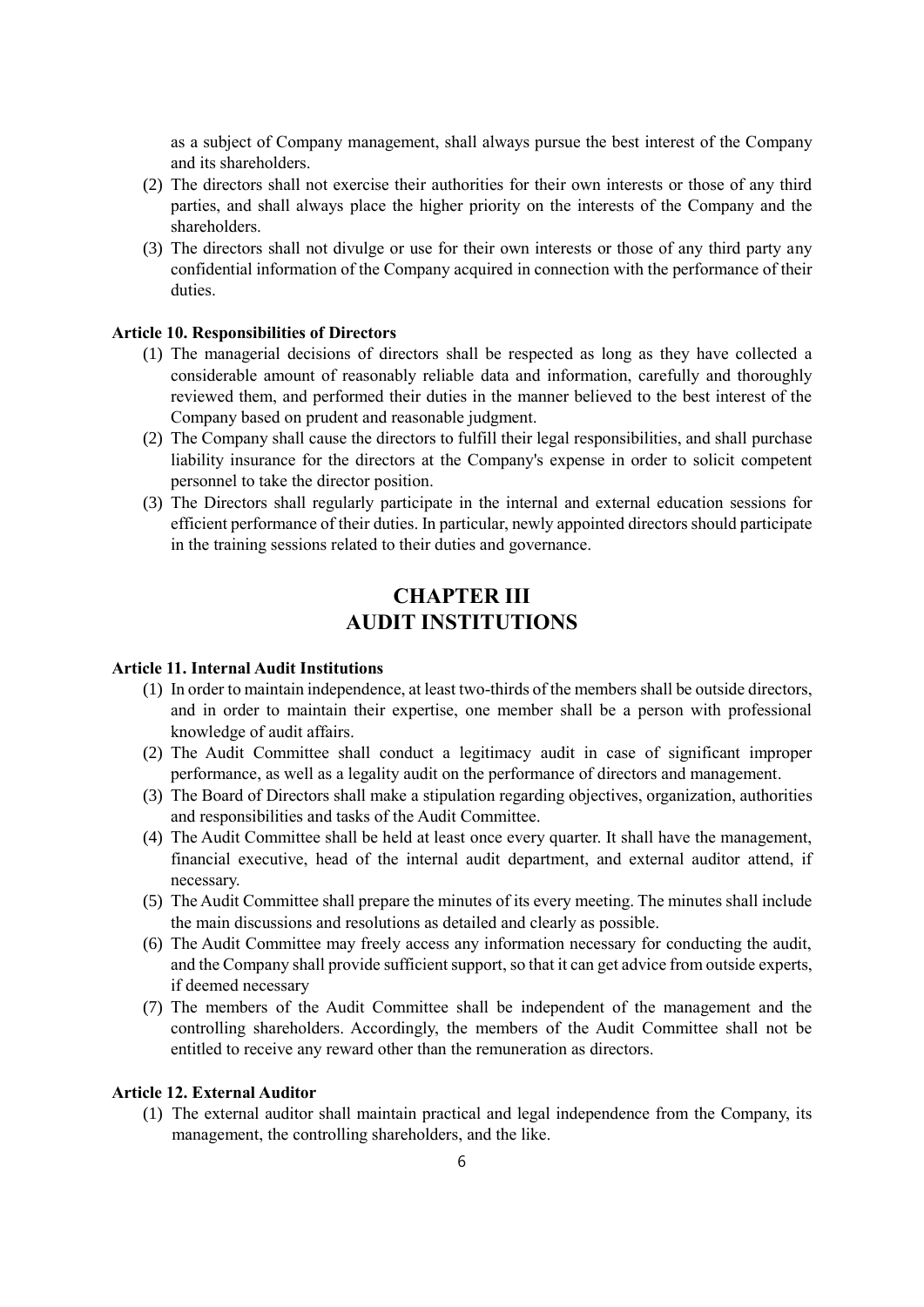- (2) The external auditor shall attend the general meeting of shareholders, and provide explanation to the questions of shareholders regarding its audit report.
- (3) The external auditor shall be responsible to compensate for the loss and damage incurred by the Company attributable to his/her negligent audit.
- (4) The external auditor shall endeavor to identify, during the audit, any misconduct or unlawful act committed by the Company.
- (5) The external auditor shall review sustainability of the Company as required by the laws and regulations relevant to the external audit.
- (6) The external auditor shall report to the Audit Committee any important matters reviewed during the performance of its duties.

## **CHAPTER IV STAKEHOLDERS**

#### **Article 13. Stakeholders**

- (1) The Company shall endeavor not to infringe on the rights of various stakeholders.
- (2) The Company shall comply with the procedures for creditor protection with respect to matters having significant influence on the status of creditors such as merger, capital reduction, or merger through division or the like.
- (3) The Company shall respect the rights of workers and endeavor to improve the quality of life of workers.
- (4) The Company shall not neglect social responsibility such as consumer protection, environmental protection, and the like.
- (5) The Company shall promote the establishment of a fair market order and promote balanced development of the national economy through compliance with fair trade laws.
- (6) In case the Company infringes on the rights of stakeholders, the Company shall take appropriate remedies, and the stakeholder shall have the measures to be effectively relieved of their rights in case of infringement.

## **CHAPTER V MANAGEMENT MONITORING BY THE MARKET**

#### **Article 14. Disclosure**

- (1) The Company shall disclose, in addition to those required to be disclosed under the relevant laws and regulations, any matters that have or may have significant influence on the decisionmaking of the shareholders and stakeholders.
- (2) When the Company has decided on any material affairs, the Company shall disclose the accurate details in a timely manner in addition to its regular disclosures.
- (3) The Company shall appropriately disclose information on future management performance and financial situation.
- (4) The Company shall endeavor to make the disclosure easy to understand, and make it available to the stakeholders at low cost.
- (5) The Company shall designate an officer in charge of the disclosure, and shall establish an internal information delivery system for the swift delivery of the Company's important information to the officer in charge of the disclosure.